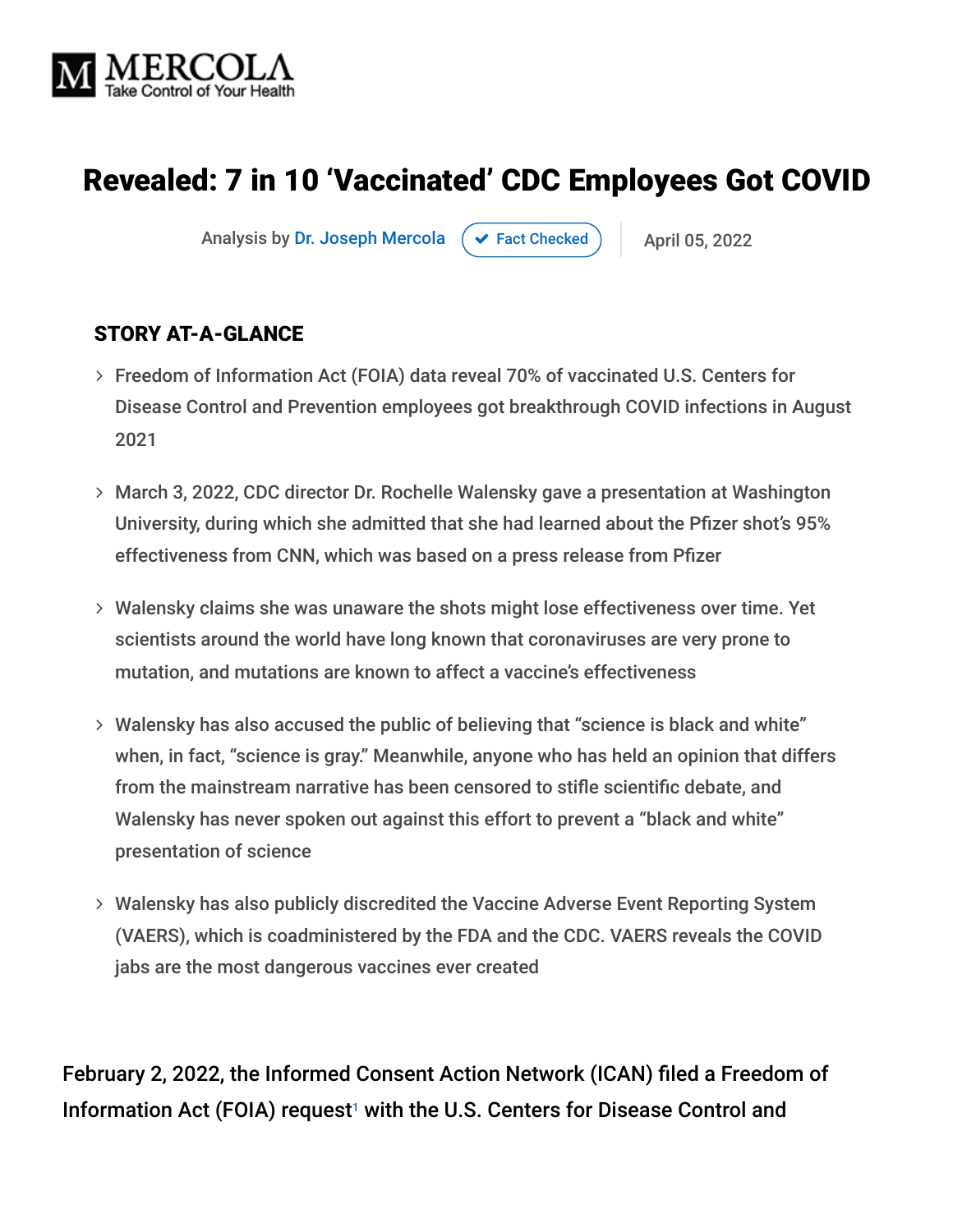Prevention, requesting records showing "the number of COVID-19 infections, and of those, the number of breakthrough infections" among CDC employees in August 2021.

Breakthrough infections refer to infections that occur in those who have received one or more COVID jabs. March 28, 2022, ICAN issued a legal update, $^2$  stating they had received an official response, $^{\text{\tiny 3}}$  showing approximately 70% of all COVID-19 cases among CDC employees in August 2021 occurred among "vaccinated" employees.

# 7 in 10 'Vaccinated' CDC Employees Got COVID

Following are the official numbers for June, July and August 2021, listed in the FOIA response: 4

|                  | <b>Number of Positive Reports</b> | <b>Number of Breakthrough</b><br><b>Cases</b> |
|------------------|-----------------------------------|-----------------------------------------------|
| <b>June 2021</b> | 4                                 | 0                                             |
| <b>July 2021</b> | 18                                | 10                                            |
| August 2021      | 36                                | 25                                            |

As reported by ICAN:<sup>5</sup>

*"Now, we don't know the percent of CDC employees that were vaccinated as of August 2021, but if the CDC's vaccination rate reflects that of adults in the United States, it was far less than 70%.*

*But even if more than 70% of CDC employees were vaccinated, the fact that by the end of Summer 2021, 70% of its COVID-19 positive employees were vaccinated should have been a shocking figure and should have served as a wake-up call to the CDC about the failure of these vaccines to prevent infection."*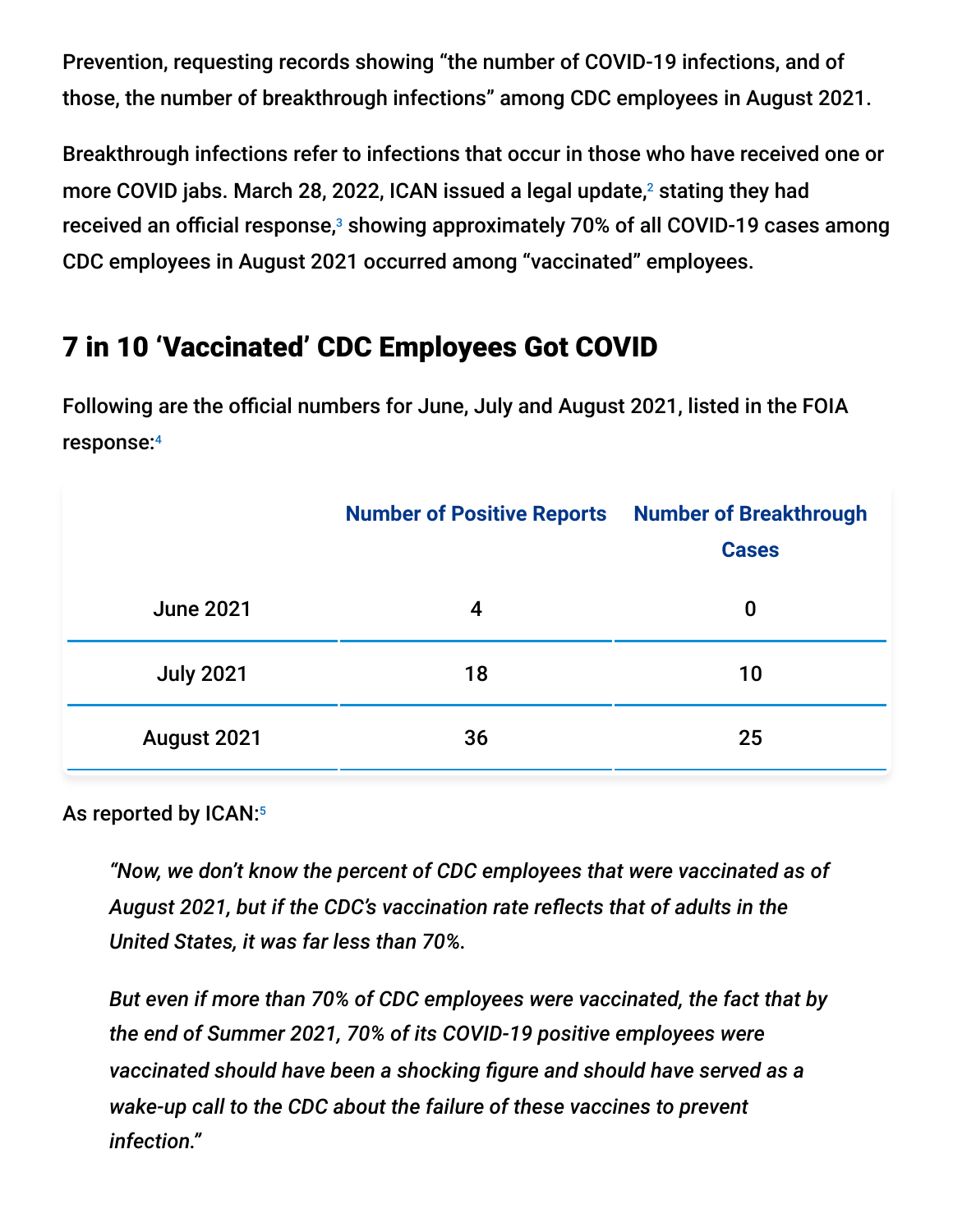# 'CYB Excuses'

According to ICAN, the CDC's response included "a whole bunch of caveats, meaning, 'cover your butt' excuses" for why the breakthrough infections rate was so high, including that many CDC employees were telecommuting at the time and not required to report their vaccination status and/or any test results.

According to U.S. Sen. Bill Cassidy, who questioned CDC director Dr. Rochelle Walensky about the percentage of vaccinated CDC employees during a November 4, 2021, Senate hearing (above), an estimated 75% of CDC employees were working remotely during the pandemic.

Walensky claimed she did not know the true number, and the FOIA response also did not specify how many were actually working remotely. Either way, "These excuses are unpersuasive," ICAN says, adding: 6

*"There is no reason to believe that CDC employees would not disclose their vaccination status. There is also no reason to believe those vaccinated would be more likely to report being COVID-19 positive. If anything, those vaccinated would have been less likely to report being COVID-19 positive given that, as the CDC itself says, 'persons who have been vaccinated are possibly less likely to get tested.'"*

# Walensky Didn't Realize COVID Jab Effectiveness Might Wane

Interestingly, March 3, 2022 — the same day the CDC replied to ICAN's FOIA request for data on breakthrough infections among CDC employees — Walensky gave a presentation to medical students at Washington University during which she admitted that she had learned about the Pfizer shot's effectiveness from CNN.<sup>7</sup>

CNN's report, in turn, was based on a press release from Pfizer, which stated that the jab was 95% effective. Walensky was not told, she said, that the shots might lose effectiveness over time (and a short amount of time, at that).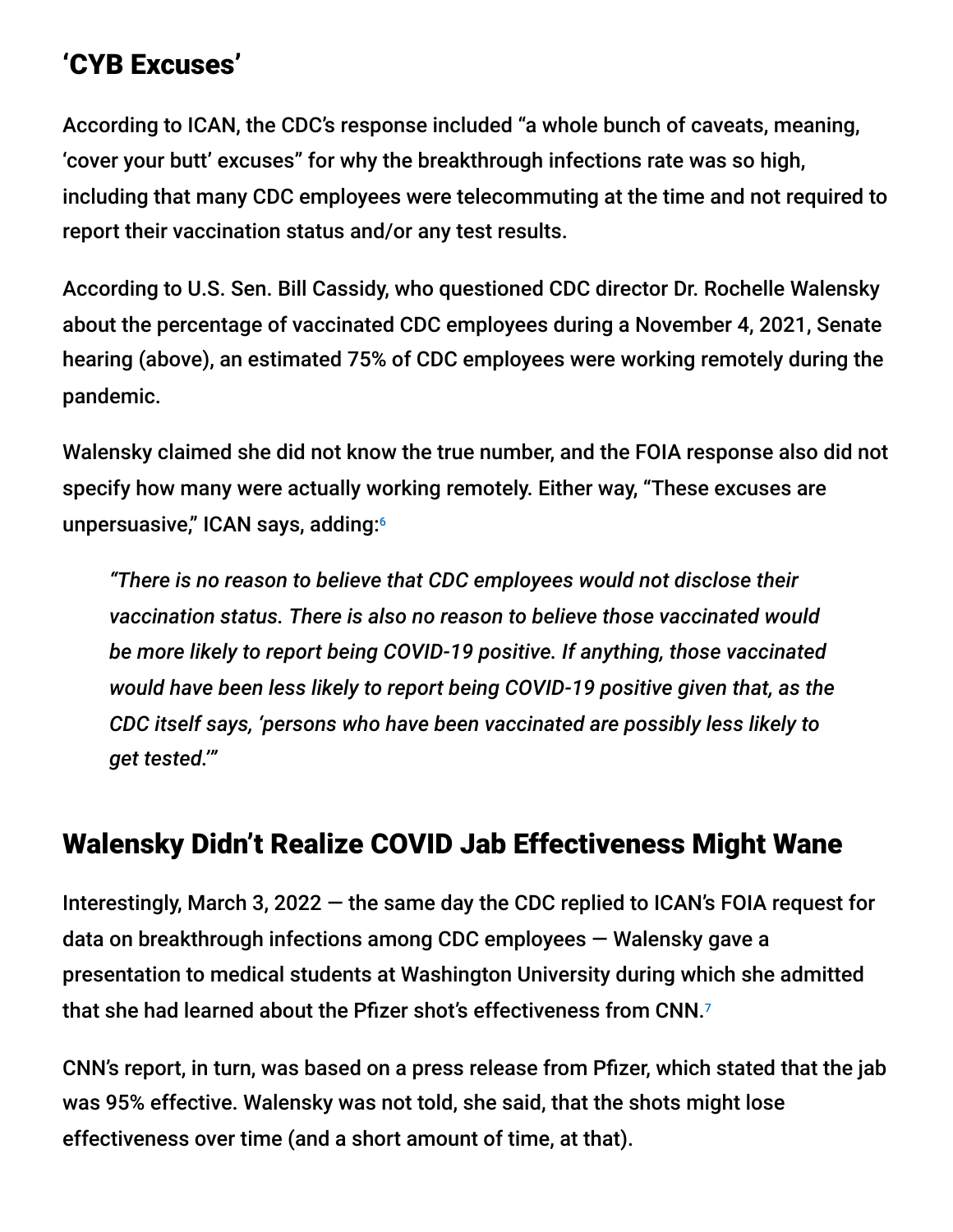These are truly shocking admissions. Writing in The Disinformation Chronicle, investigative journalist Paul Thacker discussed the timeline of events that led to Walensky believing the Pfizer vaccine was 95% effective. 8

He concluded Walensky was likely referring to a November 18, 2020, CNN report<sup>9</sup> by Maggie Fox and Amanda Sealy, who appear to have done little to augment the story after pulling information from a Pfizer press release published the same day. 10

So, what we have here is a remarkable instance where a story in CNN, regurgitated from a press release, appears to have influenced Walensky's thinking about the injections and the future guidance from the CDC. As noted by Thacker: 11

*"The Pfizer press release ... became CDC pandemic policy ... [Y]ou rarely get such direct evidence of a corporation influencing federal policy by laundering their press release through media outlets like CNN. Further, republishing press releases seems a pervasive practice in how the media covers COVID-19 vaccines — meaning, they don't do much reporting. This has been obvious since late 2020."*

# Does the CDC Rely on Science at All?

Walensky's apparent ignorance about the potential for waning effectiveness is equally shocking. Scientists around the world have long known that coronaviruses are very prone to mutation, and mutations are known to affect a vaccine's effectiveness.

Nearly every scientist in the world expected the virus to mutate, because that's what viruses do. Yet Walensky did not consider this possibility,<sup>12</sup> despite having been a professor of medicine at Harvard Medical School with years of experience dealing with viruses.<sup>13</sup>

Even those with no expertise in virology suspected mutations might impact the shot's effectiveness. For example, two days after Walensky's speech at Washington University, former New York Times reporter Alex Berenson wrote,<sup>14</sup> "She's right. Nobody could possibly have known variants might be a problem."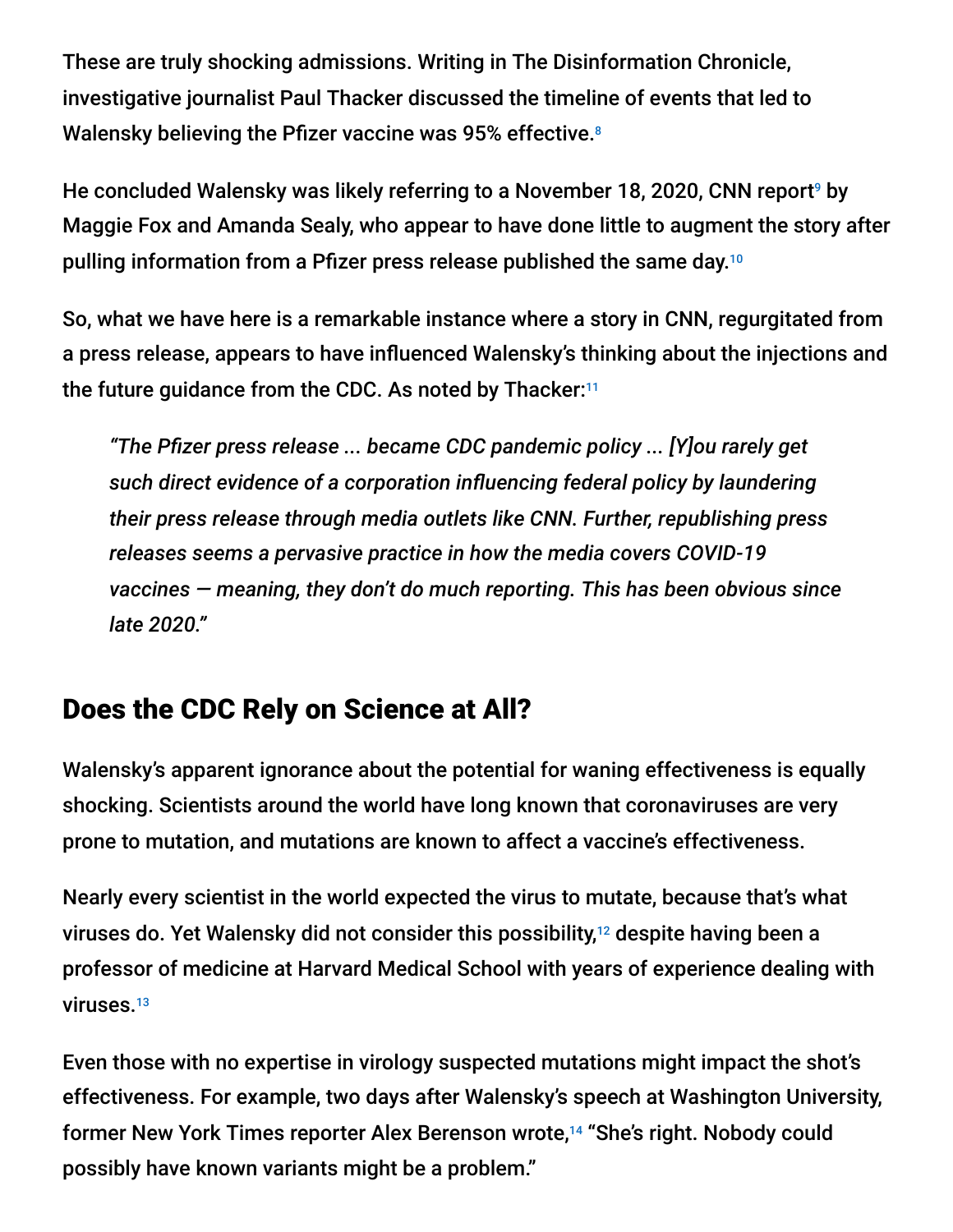Underneath, he reposted a tweet dated January 20, 2021, in which he had stated, "Spoiler alert: the vaccines probably don't work against at least one new variant and they're going to want you to get vaccinated again next fall."

By August, Twitter had permanently banned Berenson for "repeated violations of our COVID-19 misinformation rules."<sup>15</sup> Ironically, the tweet that put Twitter over the edge compared the COVID jab to a "'therapeutic' with a limited window of efficacy  $\ldots$ " – a statement that I and many other experts would agree is 100% factual and true.

# Gaslighting at Its Finest

During her Washington University appearance, Walensky also alluded to people in the media who "reject evidence," saying,<sup>16</sup> "There are a lot of people who are using their voice that may or may not be helpful for public health," and that this "decreases public health in general." For this reason, "we have to be clear" about our messaging, she added.

However, Walensky's admissions during that talk really make one wonder who is making our public health decisions, and why. It's difficult to imagine that one of the largest and most powerful health care agencies in the U.S. is led by a director who is basing her decisions on CNN reports and drug company press releases — and by doing so, is misleading the public. Consider that during this talk, she:

- Admitted learning about the Pfizer 95% efficacy  $-$  information which was then used to formulate CDC guidelines — from a CNN report, which was nothing more than a republished press release from Big Pharma.
- Claimed the CDC is transparently publishing data in a "pedal-to-the-metal" scenario<sup>17</sup> even though The New York Times, only days earlier, had revealed the CDC is withholding crucial data from the public. 18
- Claimed "no one told her" that the virus might mutate and render the vaccine ineffective,<sup>19</sup> yet during a Pfizer earnings call, held February 2, 2021, a financial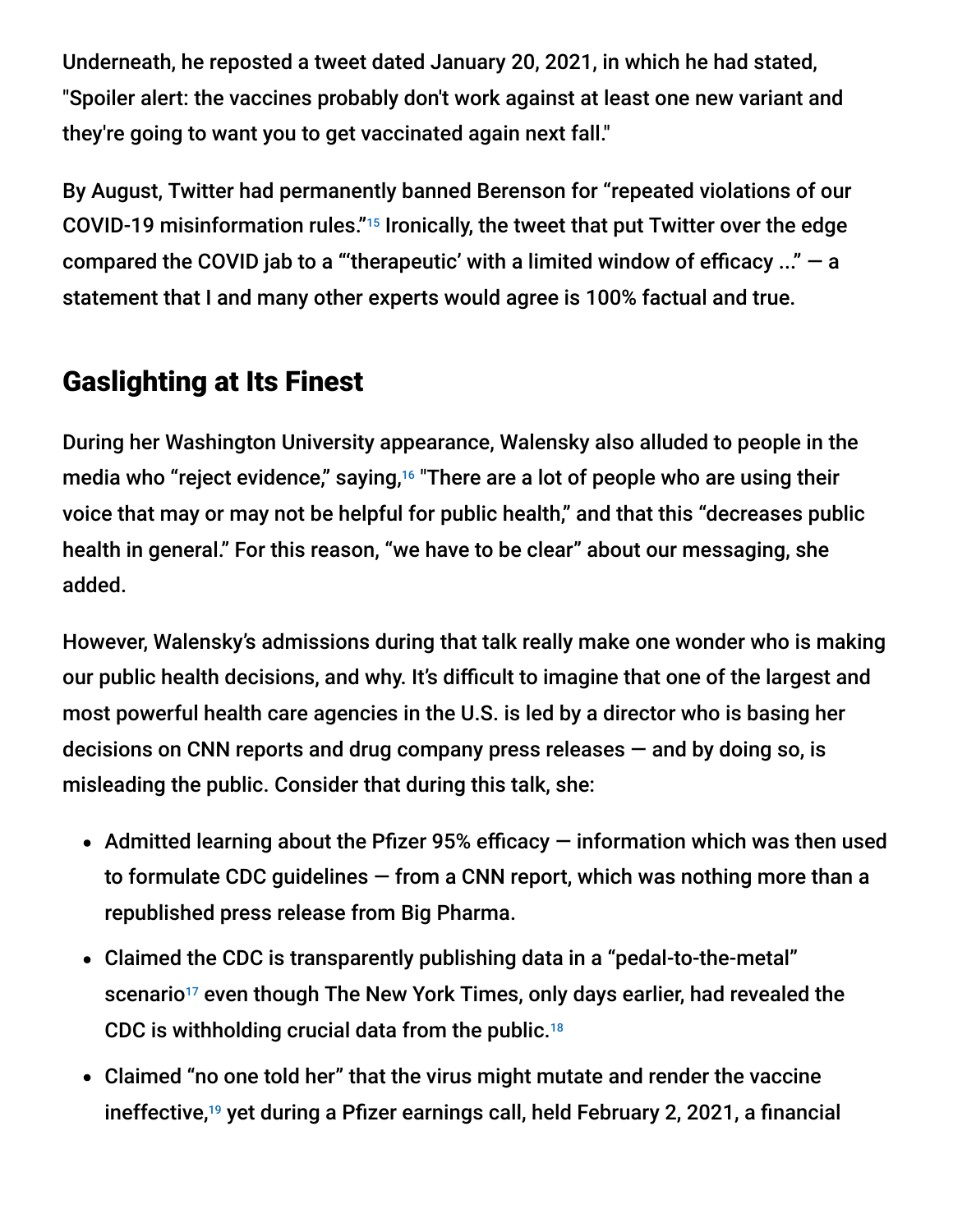analyst was astute enough to ask Pfizer how the 95% efficacy rate might change in light of mutations. 20

Walensky also accused the public of believing that "science is black and white," when in fact, "science is gray." Meanwhile, anyone who has held an opinion that differs from the mainstream narrative has been censored and fake "fact-checked" so the debate over science would never see the light of day. Walensky has never spoken out against this effort to prevent a "black and white" presentation of science.

Her colleague, Dr. Anthony Fauci – who as director of the National Institutes of Allergy and Infectious Diseases has been the face of COVID-19 for the White House — has even gone on record claiming that HE is the science, and that attacking his recommendations is an attack on science itself.<sup>21</sup> Walensky, for some reason, never corrected him either.

### Walensky Has Tried to Undermine Confidence in VAERS

Walensky has also publicly discredited the Vaccine Adverse Event Reporting System (VAERS), which is coadministered by the FDA and her own agency, the CDC. $^{22}$  During her January 11, 2022, testimony before the Senate, $^{23}$  Walensky stated that any death after a vaccine could be reported to VAERS.

Specifically, she used the example of an individual who gets vaccinated and then gets hit by a car and dies. She clearly implied that such a death would be recorded in VAERS and logged as an adverse reaction to the vaccine. But this is patently false.

First of all, adverse events are not automatically reported and, certainly, obvious accidents are not entered into the system as a suspected vaccine side effect.

As reported by Health Impact News, $^{24}$  there are about 18 reports in VAERS that include "road traffic accident," but most if not all relate to an adverse event, such as a heart attack, occurring while driving. They were not hit by someone else and then entered into the system. As noted by Pam Long in a January 12, 2022, Twitter thread: 25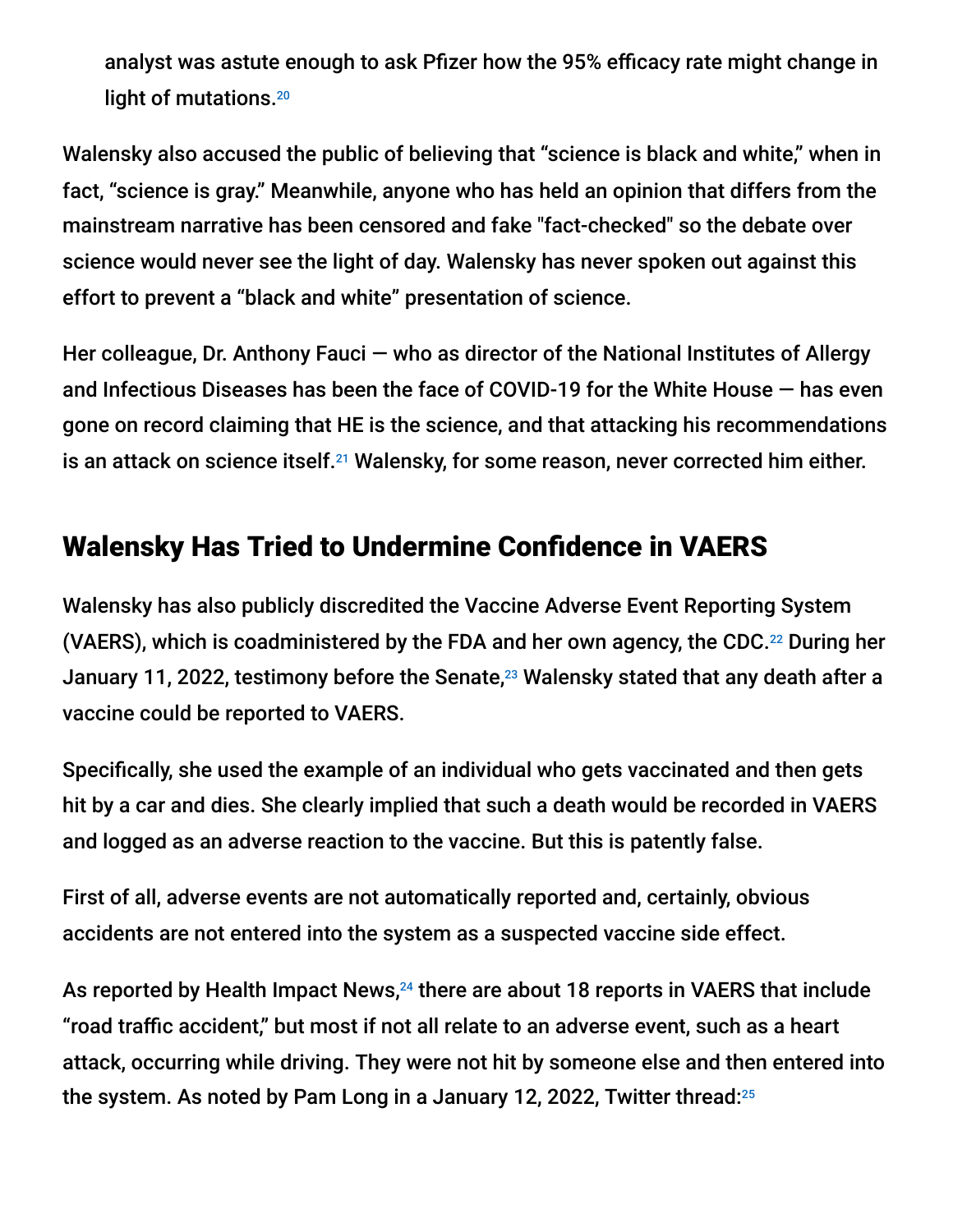*"If anyone in public health utters 'a person can get hit by a car & report their death to VAERS' you need stop them, in any public meeting, and demand they explain what motive would a physician have to inflate VAERS reports with car accidents or any unrelated mortality?*

*Despite Walensky's & Fauci's cliché testimony to Congress, not one person 'got hit by a car' & reported their own death to VAERS as a vaccine injury. Most reports are filed by medical professionals, using diagnostic language about drug reactions."*

VAERS was designed and created as an early warning system, and it works well for that. While it's true that anyone can file a report, it's time-consuming, requires knowledge of medical details that a patient oftentimes won't have, and there are penalties for filing a false report. There's absolutely no reason to suspect, let alone assume, that people are filing false reports just to make the shots look bad.

The fact of the matter is that VAERS is showing the COVID shots are the most dangerous vaccines ever created. It's hard to imagine why Walensky would want to undermine confidence in this system  $-$  unless she wants everyone to simply ignore the warning signals it's giving us.

### CDC Has Had a Clear Pro-Pharma Agenda

During the November 4, 2021, Senate hearing, featured in the video at the top of this article, Cassidy also highlighted another area where the CDC has acted as if it's intentionally disregarding basic science, namely that of natural immunity.

Cassidy cited research showing 92% of those who recover from COVID have T-cells, Bcells and antibodies that provide robust immunity for at least six to eight months. Yet the CDC has refused to acknowledge natural immunity, saying those who recover still need to get a COVID shot.

Cassidy noted that the CDC has access to tens of thousands of electronic health records (EHRs) and patient identifiable data as to who tested positive and had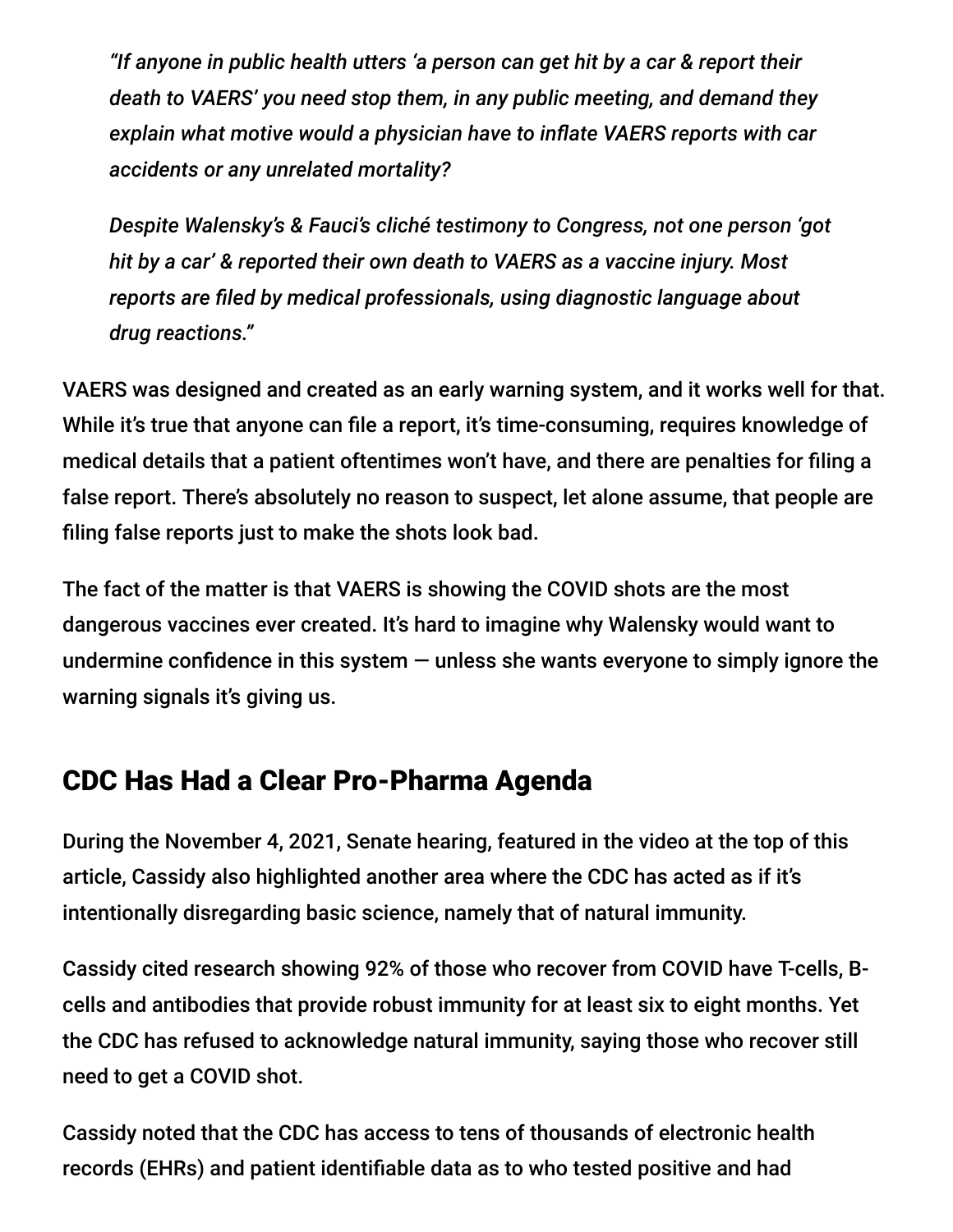symptomatic infection. With that data, they could easily confirm or disprove claims that natural infection confers adequate protection against reinfection. And, if confirmed, those who have had symptomatic infection could then be excluded from vaccine mandates.

So, why has the CDC not done any prospective studies when they have patient identifiable EHRs that they can use to precisely determine who gets reinfected and who doesn't? According to Cassidy, the only reason we don't know whether natural immunity is as good as the COVID jab is "because we decided not to look."

Walensky's replies to Cassidy's questions are as telling as the admissions in her Washington University presentation. There's an awful lot she and the CDC apparently don't know, including core basics.

Can a virus mutate? Walensky "wasn't told" it could and therefore didn't think it would. Can a mutation affect the effectiveness of the jab? Walensky wasn't aware of such a possibility and CDC recommendations have reflected that ignorance.

How many CDC personnel are working remotely? She has no idea. How many of the CDC's employees have been jabbed? She has no clue. Why has basic research not been done to determine whether natural immunity is as adequate as the jab? She provides some circular argument about not having unbiased correlative data, even though Cassidy just told her how the data they already have could be used to find this answer.

She pats herself on the back for her agency's transparency, while evidence is presented showing the CDC is intentionally withholding crucial vaccine data. She says science is a gray zone while simultaneously accusing people of spreading misinformation when they don't agree with her.

She lies about the types of adverse events that are reported to VAERS in what appears to be a blatant effort to undermine this valuable safety tool, and admits to making public health decisions based on Pfizer press releases instead. The fact that 7 in 10 vaccinated CDC employees got breakthrough infections didn't even clue Walensky in to the possibility that the COVID jab might be useless.